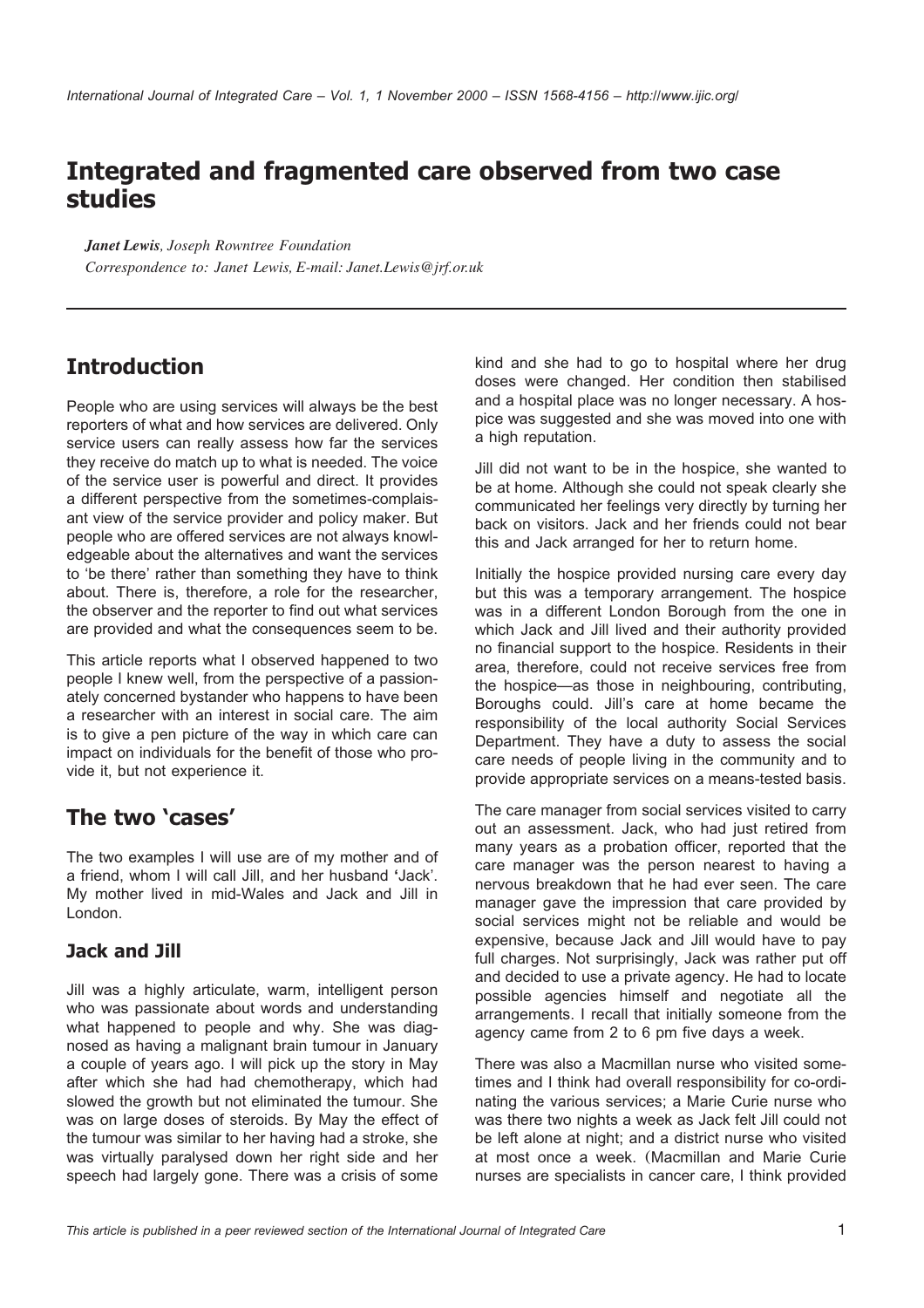by voluntary organisations.) Jill's GP worked part-time (he trained other GPs the rest of the time). The local authority provided a bed with a water mattress, the pillow end of which could be raised by an air pump. Jack became the manager of the household and the carer with 24-hour responsibility.

I visited my friends when I could and heard from Jack what was happening. As a visitor I was not asked to be involved in any care tasks, particularly any personal care such as toileting or bathing. What I observed was a friend lying in bed all the time. No attempt was made to help her sit in a chair at any time but I do not know whether this was her wish. I don't think she was bathed frequently and perhaps not at all. There was a hoist provided by the social services department but Jack found it extremely difficult to use. I think that he physically lifted Jill onto the commode when she wanted to use it, and I don't think he was given any instruction on 'safe' lifting. It was lucky he is tall and fit.

During the time Jill was at home there were constant anxieties about the 'security' of the care arrangements. People would fail to arrive on time, Jill did not always take to them and Jack was still being required to carry the weight of the day-to-day care. There was also a question of money. Jack and Jill had savings and reasonable incomes but this did not remove the anxiety of whether there would be enough money to pay for all the care that was needed. This was not an area that it was easy to discuss but I felt that Jack was taking decisions based on financial grounds rather than considering what would best help him. I think that the provision of the Marie Curie nurse was not charged. But the Macmillan nurse who managed the access to this service frequently talked of reducing it because of the shortage of resources. Her view was that Jill could always go into a nursing home.

Two particular incidents stand out in my mind where services were clearly not oriented to the needs of the user. The first concerned the bed. Jill was in bed all the time. Occasionally she tried to get out of it. But being paralysed down one side meant that she inevitably fell. Jack asked if the social services department could provide a different bed that had sides, which could be put up. The answer was that the local authority did not supply them. It seemed that people in the past with such beds had still attempted to get out of them and broken limbs had resulted. The local authority was not prepared to be sued in such circumstances and avoided this by not meeting this need. Jill was therefore barricaded in with bookcases and chairs.

The second was continence care. Jill was incontinent and had a catheter inserted. (I was not able to discover whether this followed a discussion about the

pros and cons of the use of a catheter or pads. Jack said that pads would be no good because they would not last through the night.) The district nurse had been changing the catheter at intervals (the interval seemed to vary between the nurses and Jack had no idea what the ideal frequently for changing it was). One day a nurse announced that she could not supply the catheters any more as they did not have the stocks. It was not clear where they had obtained them up until that date but Jack was told to get a prescription from his GP and get the stocks himself. On top of all his caring tasks, Jack had therefore to go to the GP for the prescription and go to a chemist. The large chemist he went to did not keep this kind of catheter in stock and they had to be ordered.

Jill did return to the hospice for brief, respite care visits when Jack found that he needed a break. Jack cared for her lovingly and valiantly at home until she died in the November.

#### **My mother**

My mother was a strong, determined person whose primary focus was her family—my father and four children—so she had spent a lifetime managing a large house and garden. My father died before her. In the last few years of her life she began to have little strokes and was less able to do things for herself. She resented her loss of abilities at first but reached the point, a year before she died, when she was unable to do anything for herself. She could not get out of bed or walk unaided and accepted the help that was offered. She could manage to feed herself most of the time and she could talk a little but was not inclined to do so. She sat for many hours doing nothing—with a newspaper in front of her, sometimes the wrong way up! She listened to music but could not seem to follow programmes on the television. I could not see that she had any 'quality of life' yet it was only in the two weeks before her death that she indicated that she was not 'all right'. Until then she accepted her situation and appeared happy with the care she was getting.

My mother, like Jill, was determined that she wanted to be at home. She had the good fortune to have enough savings not to be anxious about money. She had also had the foresight to find a couple to be tenants in a flatlet in her house, the wife of whom was working as a home care assistant for the local authority. For the last 18 months of her life, this couple were employed full-time to look after my mother and the house and garden.

Some assessment must have been carried out at some point because staff from Social Services came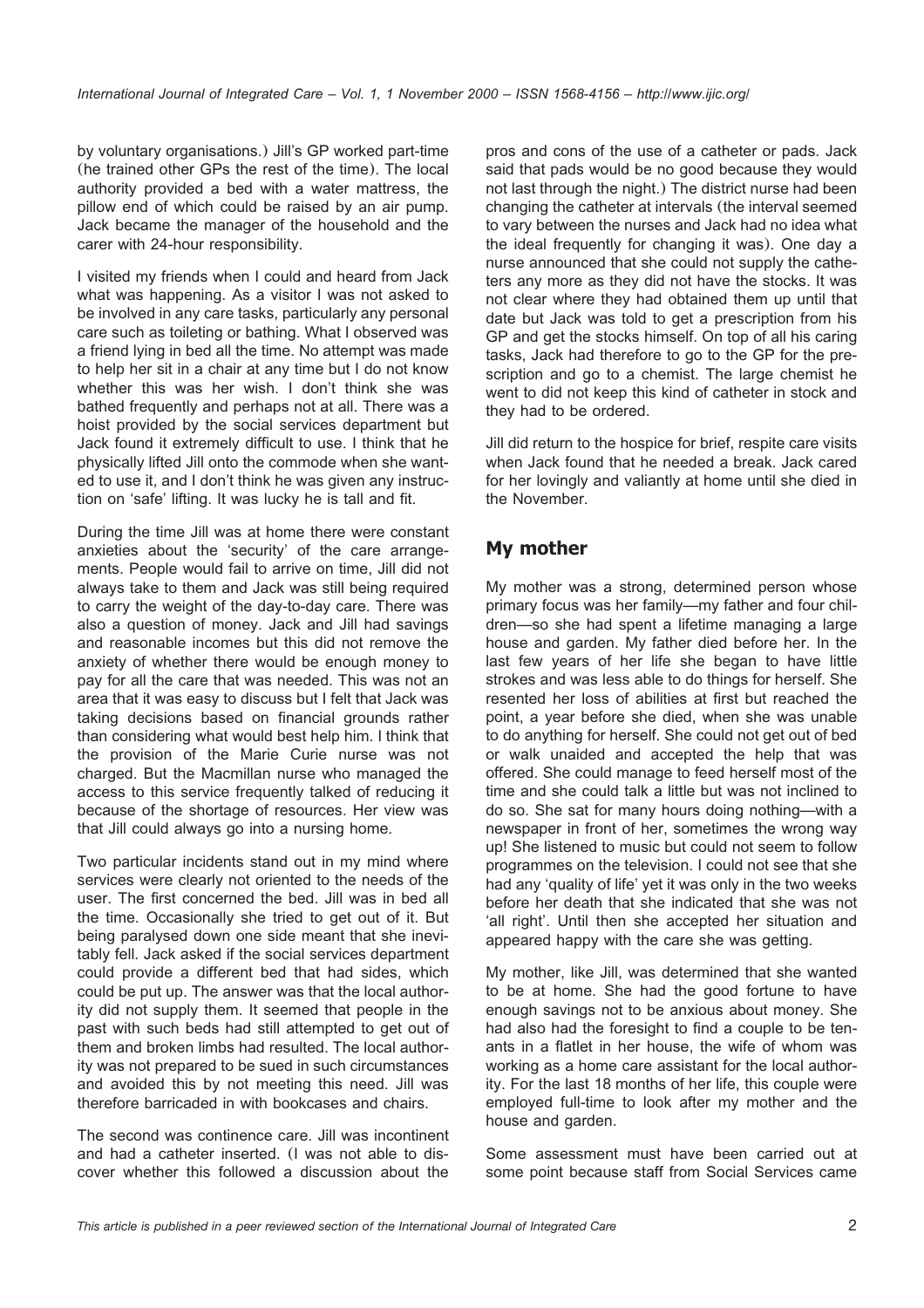in four times a day to help the full-time carer get my mother up and dressed, toilet her at 12 and 4 pm and put her to bed. My mother was heavy and two people were needed to lift and move her (health and safety regulations required this of paid staff). The full-time carer, because she knew the local networks, achieved a whole range of things for my mother that widened the range of my mother's options. She:

- got my mother up and in a chair every day—except when she was actually ill:
- got a bed with sides because my mother also fell out of bed;
- she got a special aid for the bath and then a hoist so that my mother could have the bath she loved up until almost the day she died;
- got a wheelchair so my mother could sit outside if the weather was nice;
- got a supply of incontinence pads and knew when to use them;
- got various bibs and spoons so that my mother could continue to feed herself;
- made sure that the local hospital looked after my mother properly, when she reluctantly went there for respite care;
- rang the doctor without a qualm when my mother appeared to have had another stroke.

My mother died at home—where she wanted to be having had what I felt was excellent care.

#### **Observations and comments**

There are numerous things that one can draw from these two examples. They may not be typical, although discussions with anyone with a relative needing care in their own home usually reveals some similar experiences. There is sufficient disquiet about current provision to suggest that attention needs to be given to it. Given the expected increase in the number of very elderly people in the population and a policy commitment to more care being provided 'at home', this is not a problem that is going to go away.

I conclude that the quality of care received by many people is not what they want or need. There is clearly considerable variation between areas.

- 1. In some cases the care that people receive is inadequate. The fact that my mother was dressed and sat in a chair almost every day until the day she died shows that more could have been done to make Jill's life more varied.
- 2. To call the miscellaneous collection of services Jack and Jill received a 'package of care' would be a joke. Jack, in essence, had to be his own care manager and service deliverer. He had to: plead

to retain the Marie Curie nurse; find and co-ordinate all the care from the private agency; chivvy the GP to write to the hospice for a single room when Jill was there for respite (a number of those with whom Jill was sharing a room initially, died during her stay); collect the prescription and get the catheters; and so on.

- 3. The social services assessment, if it can be called that, is done at one point in time. But circumstances change quite frequently. In my mother's case her continuing small strokes meant that one day she could feed herself and the next she couldn't. My mother's carer was monitoring the changes as they happened and knew where in the system to go when something different was needed.
- 4. My mother had an advocate who could make demands on services on her behalf. Jack could not even be encouraged to demand more assistance from the GP but also did not know where to go for help. His was in one of the classic dilemmas for carers. He was anxious not to be seen as demanding because he could not afford to antagonise any of the existing providers.
- 5. Despite the statutory obligation to consider the needs of the carer, Jack never had his own needs assessed. Yet here was a man whose wife was dying young and who had to comfort two children as well as come to terms with his own loss.

The essential difference, as I saw it, between these two cases was that my mother's care was organised, managed and provided by one, knowledgeable, person—drawing on others as needed. This person was assessing my mother's capacities and needs on a daily basis and also acted as her advocate. Jack and Jill had no such central person co-ordinating services so Jack had to negotiate separately with each one (of many) and he had no previous experience and knowledge on which to draw. He did not know whether the services Jill and he were receiving were the best, or even 'good enough' because he had nothing with which to compare. There appeared to be no assessment of Jill's needs after the first initial visit and no apparent attempt to review the services being provided and whether they were appropriate or adequate.

I concluded that the current care system failed Jack and Jill. It is probably failing many other people who do not have sufficient resources to pay for care privately. The development of Direct Payments to enable people to buy their own care is therefore welcome. But the deep division between a health service, free at the point of delivery, and other services which are means tested means that money alone will not produce an 'integrated' service. Even within the health service cost shunting occurs even though the service is 'free'